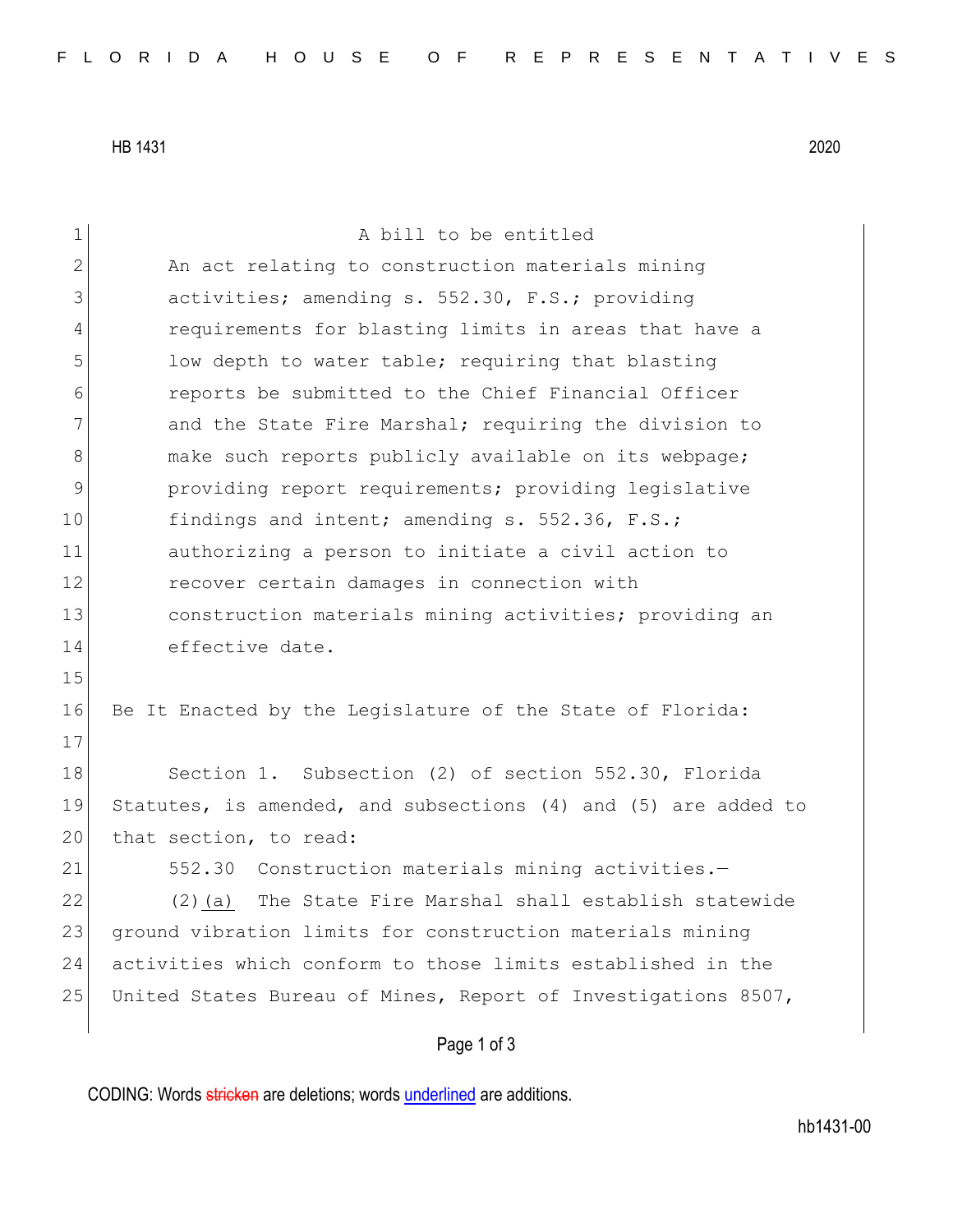HB 1431 2020

 Appendix B - Alternative Blasting Level Criteria (Figure B-1). 27 The State Fire Marshal may, at his or her sole discretion, by 28 rule or formal agreement, delegate to the applicable municipality or county, the monitoring and enforcement components of regulations governing the use of explosives, as 31 recognized in this section, by construction materials mining activities. Such delegation may include the assessment and collection of reasonable fees by the municipality or county for the purpose of carrying out the delegated activities. 35 (b) In areas that have a low depth to water table, the State Fire Marshal may not set blasting limits that are less restrictive than blasting limits in areas that have a higher 38 depth to water table. (4) All blasting reports must be submitted to the Chief Financial Officer and the State Fire Marshal. The division shall make the reports publicly available on its webpage. The reports must contain the elements described in chapter 69A-2, Florida Administrative Code, including frequency level and peak particle velocity. 45 (5) The Legislature finds that the 1978 United States Bureau of Mines study is not indicative or authoritative of any concrete evidence for future studies and findings with regard to 48 areas that have a low depth to water table, defined as less than 49 15 feet, and that there has never been a specific study on the structure response and damage produced by ground vibration from

## Page 2 of 3

CODING: Words stricken are deletions; words underlined are additions.